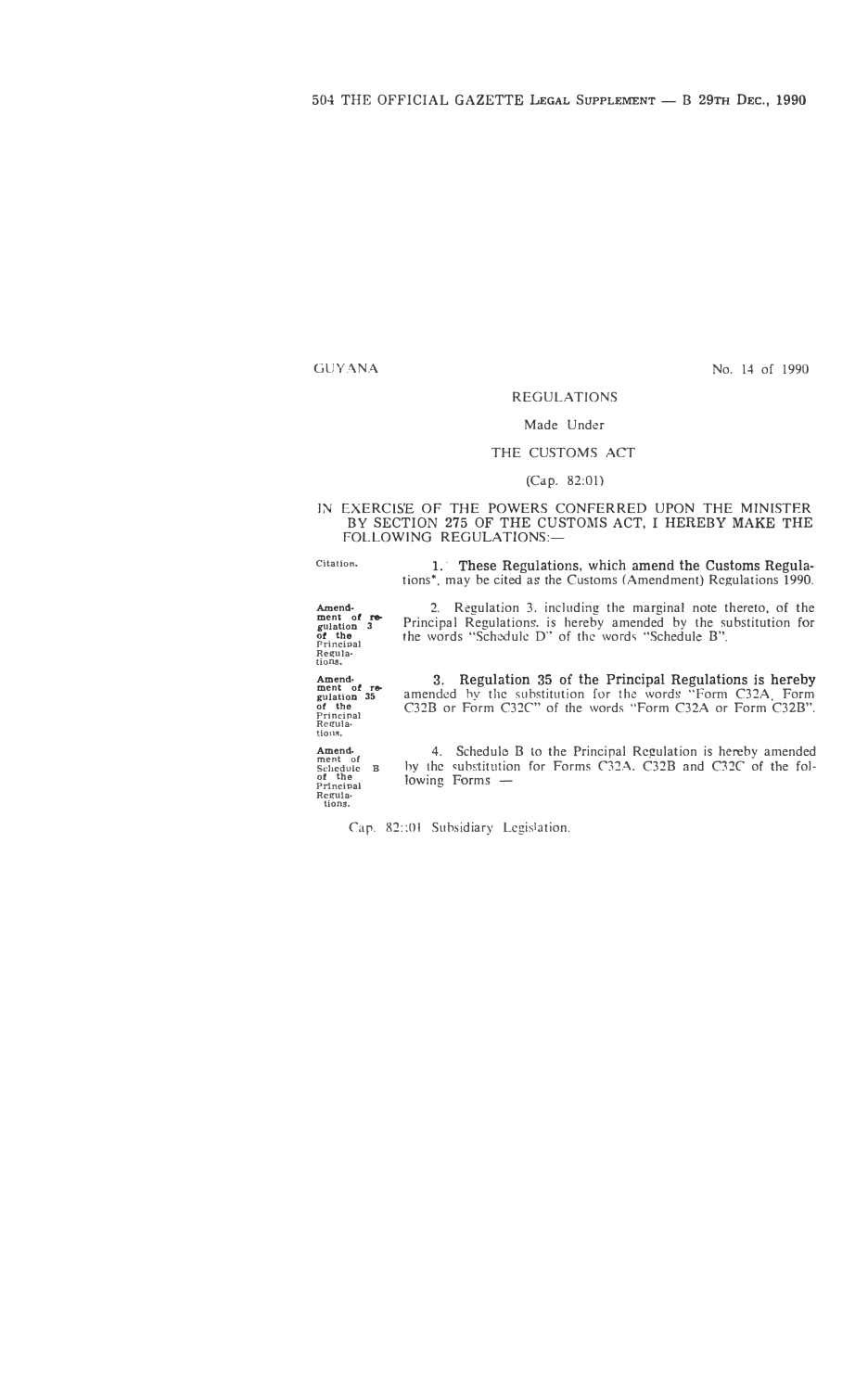Form C 32A

reg. 35

### DECLARATION OF PARTICULARS RELATING TO CUSTOMS VALUE

### TRANSACTION VALUE METHOD - PARA.......#

1 NAME AND ADDRESS OF SELLER (Block Letters)

FOR OFFICIAL USE

2(a) NAME AND ADDRESS OF BUYER (Block Letters)

2(b) NAME AND ADDRESS OF DECLARANT (Block Letters)

| <b>IMPORTANT NOTE</b>                                                                                                                                                                                                                                                                                 | 3 Terms of Delivery           |                               |
|-------------------------------------------------------------------------------------------------------------------------------------------------------------------------------------------------------------------------------------------------------------------------------------------------------|-------------------------------|-------------------------------|
| By signing and lodging the declaration the declarant accepts responsibi-<br>lity for the accuracy and completeness of the particulars given on this<br>form and on any continuation sheet lodged with it and the authenticity<br>of any document produced in support. The declarant also accepts res- | 4 Number and Date of Invoice  |                               |
| ponsibility to supply any additional information or document necessary<br>to establish the customs value of goods.                                                                                                                                                                                    | 5 Number and Date of Contract |                               |
| 6 Number and date of any previous Customs decision concerning poxes 7 to 9                                                                                                                                                                                                                            |                               | Enter X where<br>applicable   |
| $7(a)$ Are the buyer and seller RELATED in the sense of $8$                                                                                                                                                                                                                                           |                               | $\Box$ yes $\Box$ no          |
| If "NO", go to box 8<br>If "YES", indicate as per notes **<br>(b) (reply optional) Does the transaction value of the imported goods CLOSELY APPROXIMATE to<br>a value mentioned in<br>#7                                                                                                              |                               | $\cdot \Box$ yes $\Box$ no    |
| If "YES", give details<br>(c) Did the relationship INFLUENCE the price of the imported goods? If "YES", give aetails.                                                                                                                                                                                 |                               | $\square$ yes $\square$ no    |
| 8(a) Are there any RESTRICTIONS as to the disposition or use of the goods by the buyer, other<br>than restrictions which:                                                                                                                                                                             |                               |                               |
| - are imposed or required by law or by the public authorities<br>- limit the geographical area in which the goods may be resold; or<br>- do not substantially affect the value of the goods?                                                                                                          |                               | $\Box$ yes $\Box$ no          |
| (b) is the sale or price subject to some CONDITION or CONSIDERATION for which a value cannot be<br>be determined with respect to the goods being values?<br>Specify the nature of the restrictions, conditions or considerations as appropriate:                                                      |                               | $\Box$ yes $\Box$ no          |
| If the value of conditions or considerations can be determined, indicate the amount in box 11(b)                                                                                                                                                                                                      |                               |                               |
| 9(a) Are any ROYALTIES and LICENCE FEES related to the imported goods payable either directly or<br>or indirectly by the buyer as a condition of the sale?                                                                                                                                            |                               | $\Box$ $_{\rm YES}$ $\Box$ No |
| (b) Is the sate subject to an arrangement under which part of the proceeds of any subsequent<br>RESALE, DISPOSAL or USE accrues directly or indirectly to the seller?                                                                                                                                 |                               | YES <sup>l</sup>              |

If "YES" to either of these questions, specify conditions and, if possible, indicate the amounts in boxes 14 and 15

\*\* NOTES TO BOX 7<br>1. PERSONS SHALL BE DEEMED TO BE RELATED ONLY IF: 10 Number of continuation sheets PERSONS SHALL BE DEEMED TO BE RELATED ONLY IF:<br>
(a) they are officers or directors of one another's bus resses;<br>
(b) they are legally recognised partners in business;<br>
(c) they are employer and employee;<br>
(d) any person d # Insert relevant Statutory reference

- 
- 

2. The fact that the buyer and the seller are related need not preclude the use of a transaction value.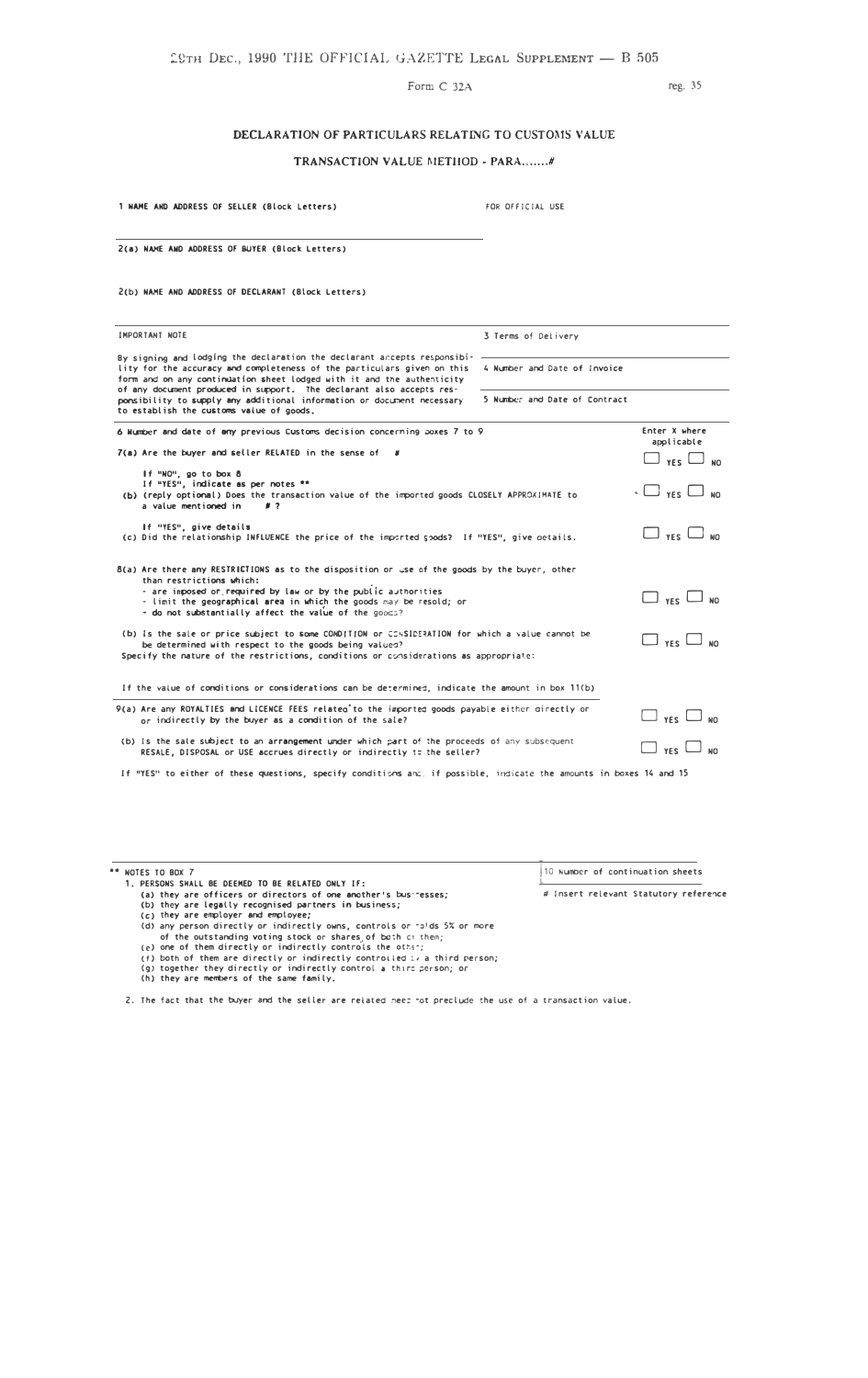## 506 THE OFFICIAL GAZETTE LEGAL SUPPLEMENT - B 29TH DEC. 1990

I

**Contract** 

and .

Î

I

L

E.

**Building** 

 $\begin{array}{c} 0 \\ 0 \\ 0 \end{array}$ 

|                              |                                                                                                                                                                           |                                                                                                      | item                 | item | Item |
|------------------------------|---------------------------------------------------------------------------------------------------------------------------------------------------------------------------|------------------------------------------------------------------------------------------------------|----------------------|------|------|
| $c$ alcula $\cdot$           | A.Basis of (11(a) Net price in CURRENCY (2) INVOICE (Price actually paid or price<br>payable for settlement;                                                              |                                                                                                      |                      |      |      |
| 11077<br>(X)                 |                                                                                                                                                                           |                                                                                                      |                      |      |      |
|                              | B.ADDITIONS   '? Cests incurred by the buyer:                                                                                                                             |                                                                                                      |                      |      |      |
| Cost NOT                     | (a) commissions, except buying commissions                                                                                                                                |                                                                                                      |                      |      |      |
| included<br>in A above       |                                                                                                                                                                           |                                                                                                      |                      |      |      |
| (x)                          |                                                                                                                                                                           |                                                                                                      |                      |      |      |
|                              | 13 Googs and services supplied by the buver free of charge or at reduced<br>cost for used in connection with the production and sale for export of<br>the imported goods: |                                                                                                      |                      |      |      |
|                              | The values shown represent an apportionment where appropriate.                                                                                                            |                                                                                                      |                      |      |      |
|                              | (a) materials, components, parts and similar items incorporated in the                                                                                                    |                                                                                                      |                      |      |      |
|                              | (b) tools, dies, moulds and similar items used in the production of the                                                                                                   |                                                                                                      |                      |      |      |
|                              | (c) materials consumed in the production of the imported goods                                                                                                            |                                                                                                      |                      |      |      |
|                              | (d) engineering, development, artwork, design work and plans and<br>sketches undertaken elsewhere than in<br>for the production of the imported goods                     | * and necessary                                                                                      |                      |      |      |
|                              | 14 Royalties and licence fees = see box 9(a)                                                                                                                              |                                                                                                      |                      |      |      |
|                              | 15 Proceeds of any subsequent resale, disposal or use accruing to the.                                                                                                    |                                                                                                      |                      |      |      |
|                              |                                                                                                                                                                           |                                                                                                      |                      |      |      |
|                              |                                                                                                                                                                           |                                                                                                      |                      |      |      |
|                              |                                                                                                                                                                           |                                                                                                      |                      |      |      |
|                              |                                                                                                                                                                           |                                                                                                      |                      |      |      |
|                              | C.DEDUCTIONS 17 Costs of transport after importation                                                                                                                      |                                                                                                      |                      |      |      |
| Costs in-                    | 18 Charges for construction, erection, assembly, maintenance or technical                                                                                                 |                                                                                                      |                      |      |      |
| cluded in<br>A above         | assistance undertaken after importation                                                                                                                                   |                                                                                                      |                      |      |      |
| (x)                          | :9 Other charges (specify) __                                                                                                                                             |                                                                                                      |                      |      |      |
|                              | 20 Customs duties and taxes payable in                                                                                                                                    | * by reason of the importa-                                                                          |                      |      |      |
|                              | $(x)$ State the currency used in every case                                                                                                                               | 21 1, the undersigned, declare that all particulars given<br>in this goodment are true and complete. |                      |      |      |
|                              | Insert name of Member State                                                                                                                                               |                                                                                                      |                      |      |      |
|                              |                                                                                                                                                                           |                                                                                                      |                      |      |      |
| NOTE to Box 21               |                                                                                                                                                                           |                                                                                                      |                      |      |      |
| Declarations may be made by: |                                                                                                                                                                           |                                                                                                      |                      |      |      |
|                              |                                                                                                                                                                           |                                                                                                      |                      |      |      |
|                              |                                                                                                                                                                           | Status of signatory:                                                                                 |                      |      |      |
|                              |                                                                                                                                                                           |                                                                                                      |                      |      |      |
|                              |                                                                                                                                                                           |                                                                                                      |                      |      |      |
|                              |                                                                                                                                                                           |                                                                                                      |                      |      |      |
|                              | in writing by one of the afore-                                                                                                                                           |                                                                                                      |                      |      |      |
|                              |                                                                                                                                                                           |                                                                                                      |                      |      |      |
| Compan;                      | (a) the actual importer if an<br>individual;<br>(b) a director or the secretary<br>in the case of an incorporated<br>(d) any employee duly authorised                     |                                                                                                      | Name (BLOCK LETTERS) |      |      |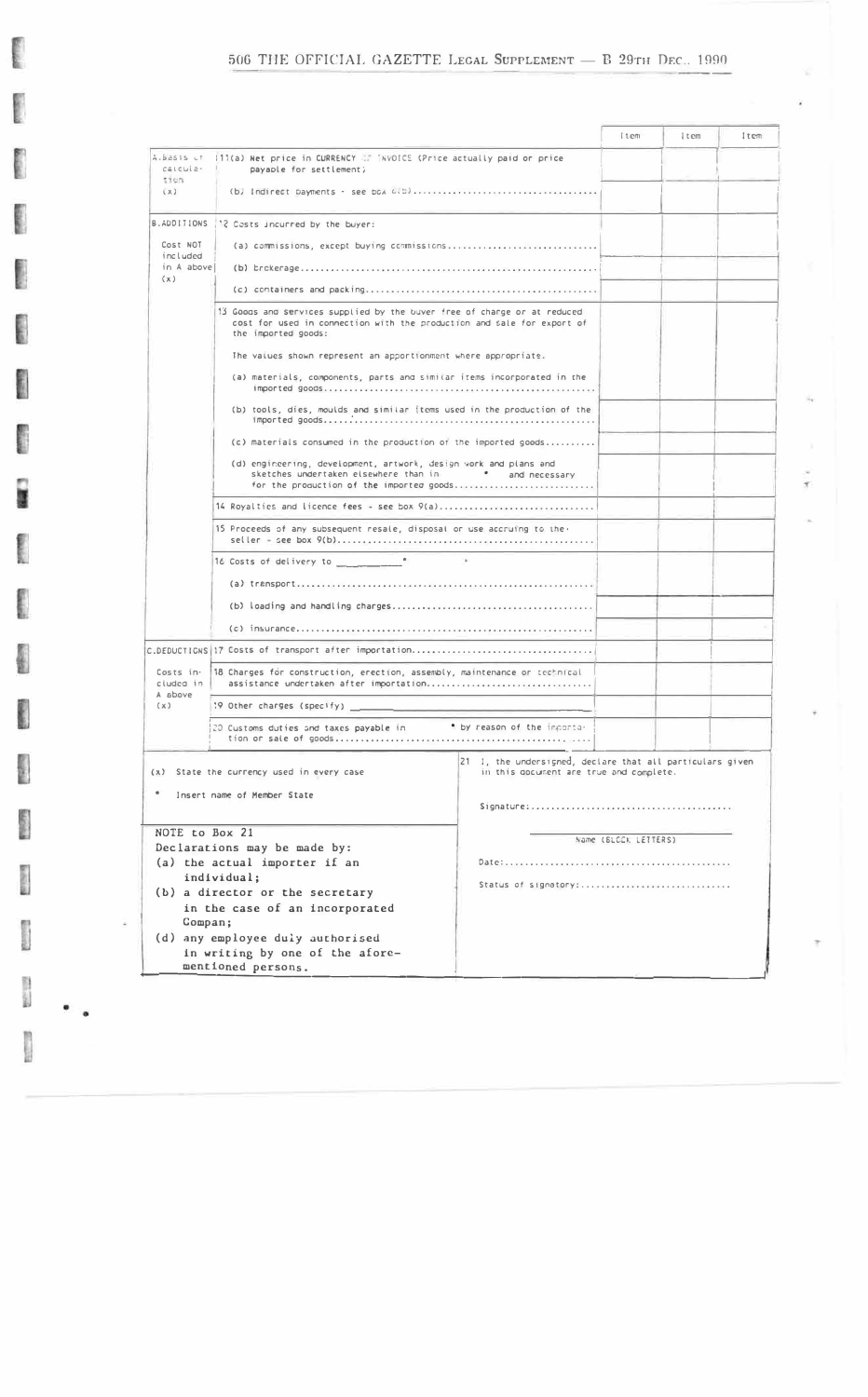# $29\text{th}$  Dec., 1990 THE OFFICIAL GAZETTE LEGAL SUPPLEMENT  $-$  B 507

**Burnich** 

**Realized** 

**Beauti** 

**COMMON** 

**C** 

**FRANCIS** 

医毛细胞

ing<br>L

ľ

**Basic** 

I

**Colors** 

**CONTROL** 

### **CONTINUATION SHEET**

¥

|                              |                                                                                                                                                                         | Item | Item | $!$ tem |
|------------------------------|-------------------------------------------------------------------------------------------------------------------------------------------------------------------------|------|------|---------|
| A.Basis of<br>calculation    | 11(a) Net price in CURRENCY OF INVOICE (Price actually paid or price<br>payable for settlement)                                                                         |      |      |         |
| (x)                          |                                                                                                                                                                         |      |      |         |
| B.ADDITIONS:                 | 12 Costs incurred by the buyer:                                                                                                                                         |      |      |         |
| Costs NOT<br><b>INCLUDED</b> |                                                                                                                                                                         |      |      |         |
| in a above<br>(x)            |                                                                                                                                                                         |      |      |         |
|                              |                                                                                                                                                                         |      |      |         |
|                              | 13 Goods and services supplied by the buyer free of charge or at reduced<br>cost for use in connection with the production and sale for export of<br>the imported goods |      |      |         |
|                              | The values shown represent an apport orment where appropriate:                                                                                                          |      |      |         |
|                              | (a) materials, components, parts and similar items incorporated                                                                                                         |      |      |         |
|                              | (b) tools, dies, moulds and similar items used in the production of the                                                                                                 |      |      |         |
|                              | (c) materials consumed in the production of the imported goods                                                                                                          |      |      |         |
|                              | (d) engineering, development, artwork, design work and plans and sketches<br>undertaken elsewhere than $\overline{\ }$ n $\overline{\ }$ and necessary for the          |      |      |         |
|                              | 14 Royalties and licence fees - see box 9(a)                                                                                                                            |      |      |         |
|                              | 15 Proceeds of any subsequent resale, disposal or use accruing to the                                                                                                   |      |      |         |
|                              |                                                                                                                                                                         |      |      |         |
|                              |                                                                                                                                                                         |      |      |         |
|                              |                                                                                                                                                                         |      |      |         |
|                              |                                                                                                                                                                         |      |      |         |
|                              |                                                                                                                                                                         |      |      |         |
| Costs in-<br>cluded in       | 18 Charges for construction, erection, assembly, maintenance or technical<br>assistance undertaken after importation                                                    |      |      |         |
| A above<br>(x)               | 19 Other charges (specify)                                                                                                                                              |      |      |         |
|                              | 20 Customs duties and taxes payable in<br>* by reason of the                                                                                                            |      |      |         |

 $\tilde{\mathbf{p}}$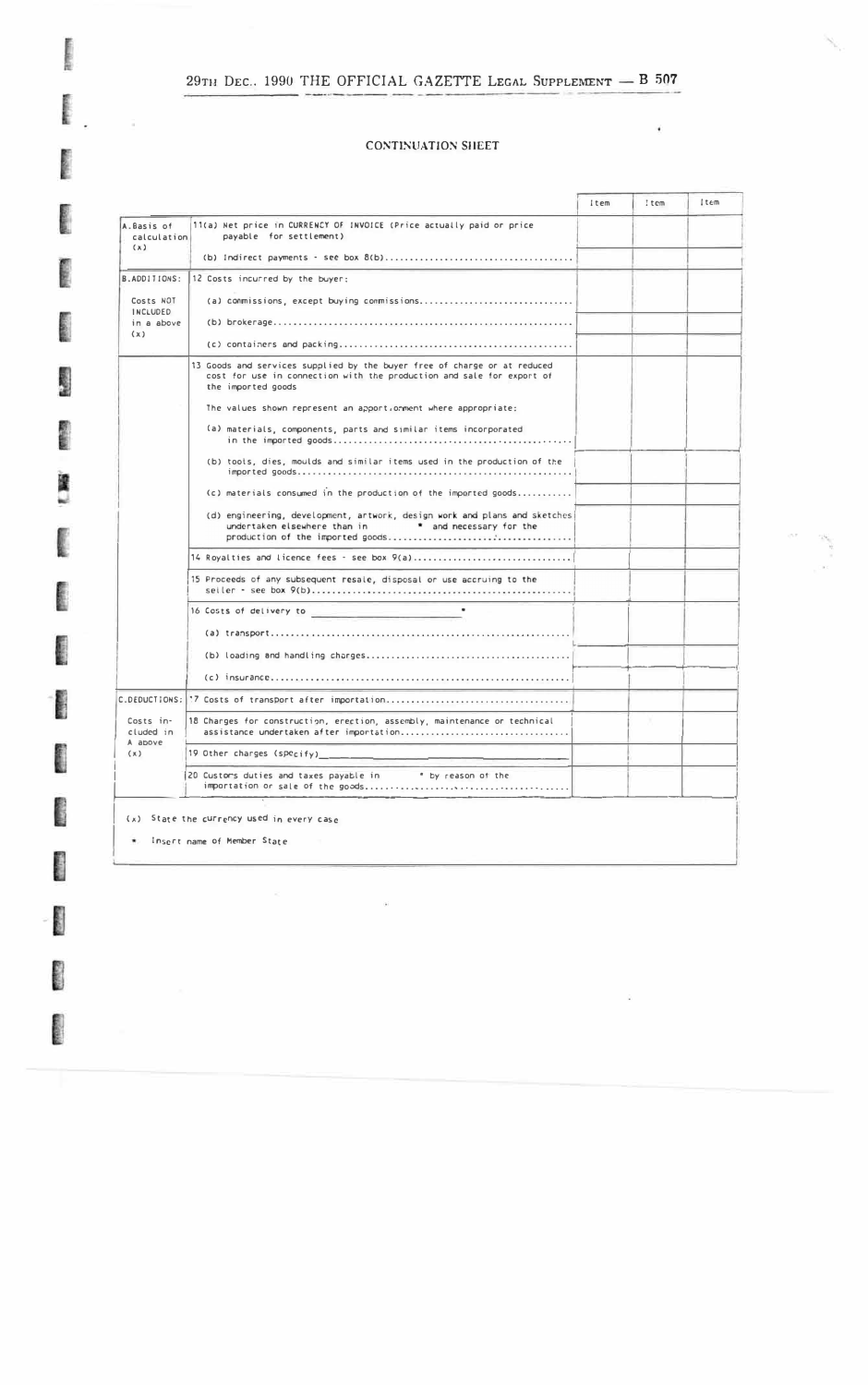Form C 32B

## **DECLARATION OF PARTICULARS RELATING TO CUSTOMS VALUE**

### **METHODS OTHER THAN TRANSACTION VALUE**

| 1 NAME AND ADDRESS OF SELLER<br>FOR OFFICIAL USE<br>(Block Letters)                                                                                                                                            |                               |  |
|----------------------------------------------------------------------------------------------------------------------------------------------------------------------------------------------------------------|-------------------------------|--|
| 2 NAME AND ADDRESS OF BUYER<br>(Block Letters)                                                                                                                                                                 |                               |  |
| 3 NAME AND ADDRESS OF DECLARANT<br>(Block Letters)                                                                                                                                                             |                               |  |
| <b>IMPORTANT NOTE</b>                                                                                                                                                                                          | 4 Terms of delivery           |  |
| By signing and lodging the declaration the declarant accepts<br>responsibility for the accuracy and completeness of the particulars<br>given on this form and on any continuation sheet lodged with it and the | 5 Number and date of invoice  |  |
| authenticity of any document produced in support. The declarant<br>also accepts responsibility to supply any additional information or<br>document necessary to establish the customs value of the goods.      | 6 Number and date of contract |  |
| 7 Date and number of any previous Customs decision concerning the<br>Method of Valuation to be used                                                                                                            | Enter X where applicable      |  |
|                                                                                                                                                                                                                | (ONLY ONE BOX TO BE TICKED)   |  |
| 8 The appropriate Method of Valuation applicable to the imported goods is:                                                                                                                                     |                               |  |
| (a) The transaction value of identical goods                                                                                                                                                                   |                               |  |
| (b) The transaction value of similar goods                                                                                                                                                                     |                               |  |
| (c) Unit price at which the a imported goods/identical goods/<br>similar goods are sold in the greatest aggregate quantity to<br>unrelated persons at or about the time of importation of the                  |                               |  |
| (d) Unit price at which the a imported goods/identical goods/<br>similar goods are sold to unrelated persons in the condition as<br>imported at the earliest date after the importation of the goods           |                               |  |
| (e) Unit price at which the imported goods, after further processing,<br>are sold in the greatest aggregate quantity to unrelated persons in<br>. <sup>*</sup>                                                 |                               |  |
|                                                                                                                                                                                                                |                               |  |
|                                                                                                                                                                                                                |                               |  |
| 9 Give reasons why the value cannot be determined under the provisions of any Method preceding the one applied in Box 8<br>and why the Method indicated in Box 8 can be used.                                  |                               |  |
| 10 Describe the evidence (attached) to substantiate the declared Customs value                                                                                                                                 |                               |  |
| 11 Give an estimate of the Customs value which will be determined within 90 days of importation and describe the<br>evidence which will be submitted to substantiate that value:                               |                               |  |
| a Delete as necessary                                                                                                                                                                                          |                               |  |
| * Insert Member State                                                                                                                                                                                          |                               |  |
|                                                                                                                                                                                                                |                               |  |

ſ **Color** I **Control** l E I Ľ a a I P I Í l 

 $\sim$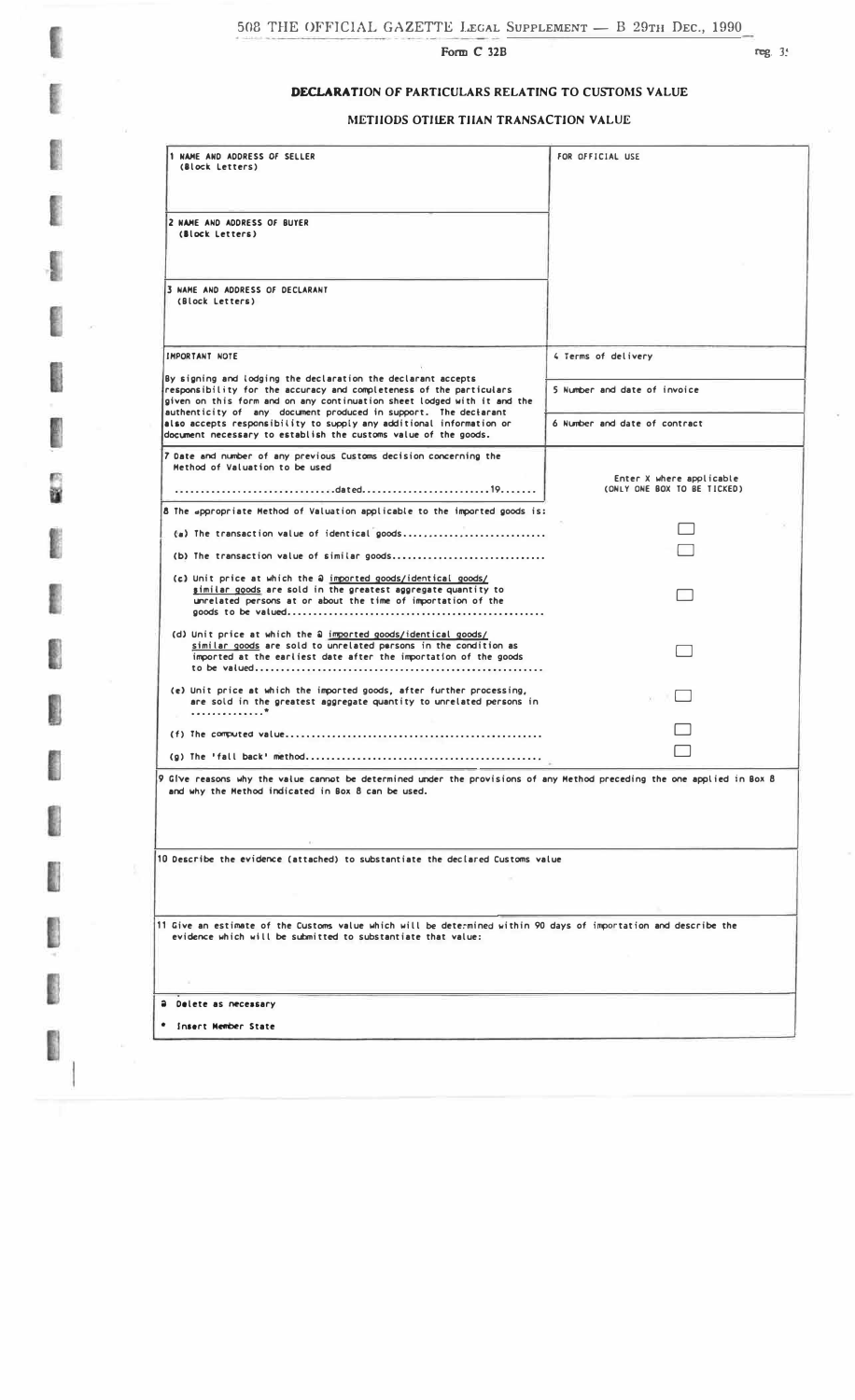|                                         |                                       |                                                                                                                                                                                                                                      | Item                 | Item | $l$ tem |
|-----------------------------------------|---------------------------------------|--------------------------------------------------------------------------------------------------------------------------------------------------------------------------------------------------------------------------------------|----------------------|------|---------|
|                                         | A.Basis of<br>calcula-<br>tion<br>(x) | 12 Transaction value of a IDENTICAL/SIMILAR GOODS                                                                                                                                                                                    |                      |      |         |
| METHOD<br>AT 8a<br>or 8b<br><b>ONLY</b> |                                       |                                                                                                                                                                                                                                      |                      |      |         |
|                                         | (x)                                   | (b) Commercial level adjustment                                                                                                                                                                                                      |                      |      |         |
|                                         |                                       |                                                                                                                                                                                                                                      |                      |      |         |
|                                         |                                       | (d) Loading and handling charges                                                                                                                                                                                                     |                      |      |         |
|                                         |                                       |                                                                                                                                                                                                                                      |                      |      |         |
|                                         | C.ADDITIONS                           |                                                                                                                                                                                                                                      |                      |      |         |
|                                         |                                       | (b) Commercial level adjustment                                                                                                                                                                                                      |                      |      |         |
|                                         |                                       |                                                                                                                                                                                                                                      |                      |      |         |
|                                         |                                       | (d) Loading and handling charges                                                                                                                                                                                                     |                      |      |         |
|                                         |                                       |                                                                                                                                                                                                                                      |                      |      |         |
|                                         | D.Basis of<br>calcula-<br>tion<br>(x) | 15 Unit price(s) at which the a imported goods/identical goods/<br>similar goods are sold to persons unrelated to the seller in<br>the greatest aggregate quantity, at or about the time of<br>importation of the goods being valued |                      |      |         |
| METHOD<br>AT 8c,                        |                                       | E.DEDUCTIONS 16(a) Commissions paid or to be paid                                                                                                                                                                                    |                      |      |         |
| 8d or<br>8e                             | Costs                                 |                                                                                                                                                                                                                                      |                      |      |         |
| <b>ONLY</b>                             | included<br>in 0.                     |                                                                                                                                                                                                                                      |                      |      |         |
|                                         | above<br>$(\lambda)$                  |                                                                                                                                                                                                                                      |                      |      |         |
|                                         |                                       | (e) Loading and handling charges                                                                                                                                                                                                     |                      |      |         |
|                                         |                                       |                                                                                                                                                                                                                                      |                      |      |         |
|                                         |                                       |                                                                                                                                                                                                                                      |                      |      |         |
|                                         |                                       |                                                                                                                                                                                                                                      |                      |      |         |
| <b>METHOD</b><br>AT 8f<br><b>ONLY</b>   | F.Basis of<br>calcula-<br>tion<br>(x) | 17a COMPUTED VALUE/VALUE of the imported goods                                                                                                                                                                                       |                      |      |         |
|                                         |                                       | G.ADDITIONS $ 18(a)$ Costs of transport to $*$                                                                                                                                                                                       |                      |      |         |
|                                         | Costs NOT                             | (b) Loading and handling charges                                                                                                                                                                                                     |                      |      |         |
|                                         | included<br>$in$ $F$ above            |                                                                                                                                                                                                                                      |                      |      |         |
|                                         | (x)                                   |                                                                                                                                                                                                                                      |                      |      |         |
|                                         | a Delete as necessary                 | 19 I, the undersigned, declare that all particulars given in this<br>(x) State the currency used in every case<br>document are true and complete.                                                                                    |                      |      |         |
|                                         | Insert name of Member States          |                                                                                                                                                                                                                                      |                      |      |         |
|                                         | NOTE to Box 19<br>individual;         | Declarations may be made by:<br>(a) the actual importer if an                                                                                                                                                                        | Name (BLOCK LETTERS) |      |         |
|                                         | partnership;                          | (b) a partner in the case of a<br>(c) a director or the secretary                                                                                                                                                                    |                      |      |         |
|                                         | Company;<br>mentioned persons."       | in the case of an incorporated<br>(d) any employee duly authorised<br>in writing by one of the afore-                                                                                                                                |                      |      |         |

]